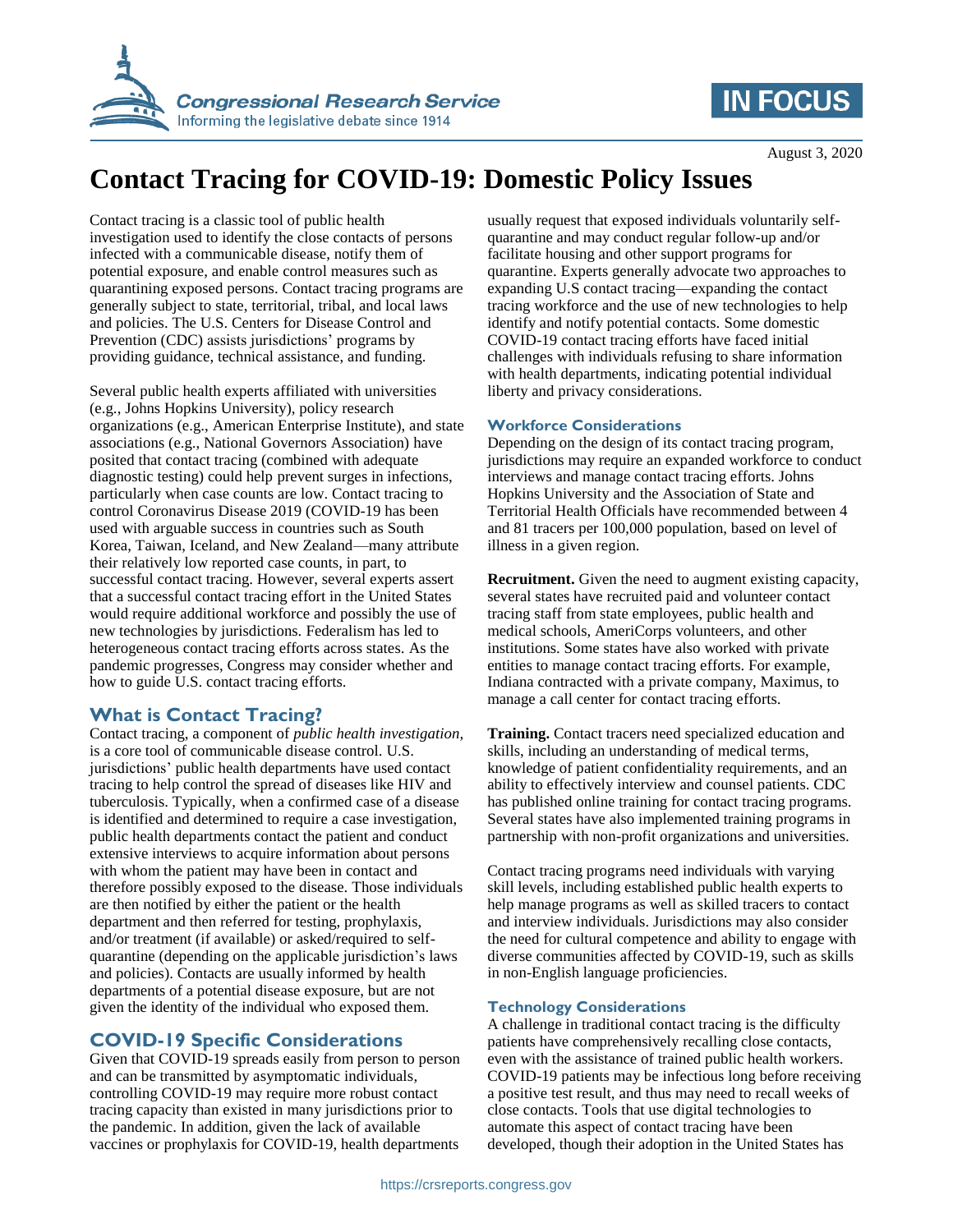been uneven. CDC has issued guidance to aid jurisdictions in choosing and implementing these tools.

**Location and proximity-tracking.** Technologists have been working to create smartphone-based applications (apps) to augment conventional contact tracing and notification. These use location or proximity tracking to identify who has had close contact with infected individuals during a specific window of time. Location tracking apps collect time and physical location data using Global Positioning System (GPS), cell tower, or Wi-Fi signals, while proximity tracking apps use the exchange of Bluetooth signals between devices to establish contact. Apple and Google have developed a protocol to allow apps developed by public health departments to work across both Android and Apple operating systems. They have chosen not to support location data collection to address privacy and security concerns. Contact tracing and notification apps have been adopted in several nations and some U.S. states, with mixed results. For more information, see CRS In Focus IF11559, *Digital Contact Tracing Technology: Overview and Considerations for Implementation*.

**Adoption.** Contact-tracing apps require broad adoption and self-reporting by infected individuals to be effective. Researchers estimate that 80% of U.S. smartphone users (56% of the population) need to use an app to effectively control COVID-19. Various polls estimate a range of 50%- 60% of the U.S. population are willing to use a contact tracing app. One poll estimated that 29% of the U.S. population would be willing to share location data. Existing state app programs face adoption challenges. For example, as of June 24, 2020, 4% of North Dakota's population was using its tracking app.

**Effectiveness.** Some experts have argued that technologies relying on only "exposure notification" would not be adequate for slowing COVID-19 spread, as they may not allow for epidemiological analyses of cases necessary for public health interventions. Rather, they argue that location data is needed, along with building or improving states' data management systems. Some argue that public health programs should consider other measures if digital technology solutions are not widely accepted.

**Other technologies.** Several states currently use SaraAlert, an open-source automated tracking and reminder system. It allows public health departments to manage symptom and contact data provided by patients and provide automatic notification, follow-up, and symptom reporting.

**Individual Liberty and Privacy Considerations**

U.S. public health has long faced a tension between individual liberty considerations and measures required for population-level communicable disease control. Civil liberty and other groups have raised concerns that apps tying location data to health data could be obtained by malicious actors or used for broader government monitoring. A mistrust of government may also affect traditional contact tracing efforts to collect information.

Contact tracing data security and privacy (collected by both traditional means and by digital tools) is mostly governed

by state rather than federal law. State law related to the privacy and security of data collected in the course of contact tracing efforts varies. An overview of federal privacy law as it applies to digital contract tracing data is covered in CRS Legal Sidebar LSB10511, *COVID-19: Digital Contact Tracing and Privacy Law*.

#### **Funding**

Congress has appropriated funding in several supplemental measures that can support contact tracing efforts by jurisdictions and the CDC. Funding available for grants/cooperative agreements with jurisdictions for public health programs (that can involve contact tracing as one component) include not less than \$950 million P.L. 116- 123, not less than \$1.5 billion in P.L. 116-136, and not less than \$11 billion in P.L. 116-139. Additional CDC funding in the supplemental measures could also be used. For an overview of CDC supplemental funding see CRS Report R46353, *COVID-19: Overview of FY2020 LHHS Supplemental Appropriations*.

#### **Issues for Congress**

If Congress considers contact tracing an important component of the federal response to COVID-19, it may consider the following:

**Leadership and coordination.** Currently, most contact tracing efforts—including workforce and technology components—are led by jurisdictions with guidance, assistance, and funding from CDC. Congress may consider whether the federal government should play a bigger role in coordinating contact tracing efforts across jurisdictions and helping standardize tools and practices.

**Trust.** Reports from existing efforts indicate difficulty obtaining needed information from individuals or encouraging technology adoption. Congress may consider how to facilitate public trust in contact tracing, such as by nationwide education and awareness efforts.

**Privacy and security.** Congress may consider whether new federal authorities related to the privacy and security of data collected in the course of contact tracing are needed. Several introduced measures address data privacy, as discussed in CRS Legal Sidebar LSB10501, *"Tracing Papers": A Comparison of COVID-19 Data Privacy Bills*. Constitutional issues related to federal regulation of statecollected data are discussed in CRS Legal Sidebar LSB10502, *Constitutional Authority to Regulate the Privacy of State-Collected Contact-Tracing Data*.

**Evaluation.** States are employing many different contact tracing strategies, some of which may be more effective in controlling disease spread than others. CDC has developed a *COVIDTracer* tool to aid in evaluating approaches. Congress may consider how to ensure strategies are adequately evaluated to help identify what works in the United States and disseminate findings.

**Kavya Sekar**, Analyst in Health Policy **Laurie A. Harris**, Analyst in Science and Technology **Policy**